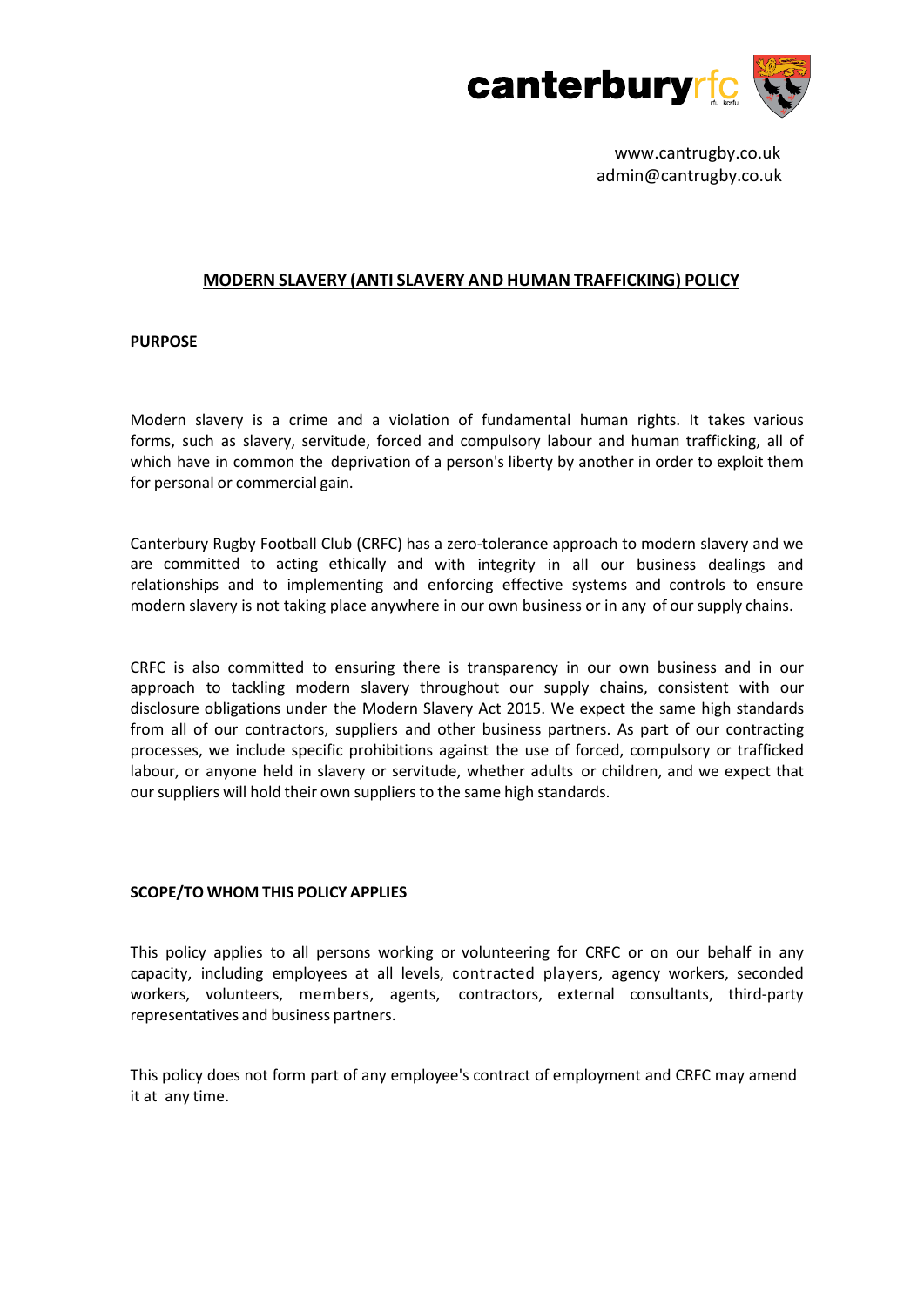#### **RESPONSIBILITY FOR POLICY**

CRFC Committee has overall responsibility for ensuring this policy with all stakeholders; and all staff, members and volunteers have day to day responsibility to ensure compliance with our legal and ethical obligation.

Management at all levels are responsible for ensuring those reporting to them understand and comply with this policy and are given adequate and regular training on it and the issue of modern slavery in supply chains.

#### **COMPLIANCE WITH THIS POLICY**

You must ensure that you read, understand and comply with this policy.

The prevention, detection and reporting of modern slavery in any part of our business or supply chains is the responsibility of all those working for us or under our control. You are required to avoid any activity that might lead to, or suggest, a breach of this policy.

You must notify your manager OR the Committee as soon as possible if you believe or suspect that a conflict with this policy has occurred, or may occur in the future.

You are encouraged to raise concerns about any issue or suspicion of modern slavery in any parts of our business orsupply chains of any supplier tier at the earliest possible stage.

If you believe or suspect a breach of this policy has occurred or that it may occur you must notify your manager or the Committee as soon as possible.

If you are unsure about whether a particular act, the treatment of workers more generally, or their working conditions within any tier of our supply chains constitutes any of the various forms of modern slavery, raise it with your manager or the Committee.

We aim to encourage openness and will support anyone who raises genuine concerns in good faith under this policy, even if they turn out to be mistaken. CRFC is committed to ensuring no one suffers any detrimental treatment as a result of reporting in good faith their suspicion that modern slavery of whatever form is or may be taking place in any part of our own business or in any of our supply chains. Detrimental treatment includes dismissal, disciplinary action, threats or other unfavourable treatment connected with raising a concern. If you believe that you have suffered any such treatment, you should inform the compliance manager immediately. If the matter is not remedied, and you are an employee, you should raise it formally with your manager.